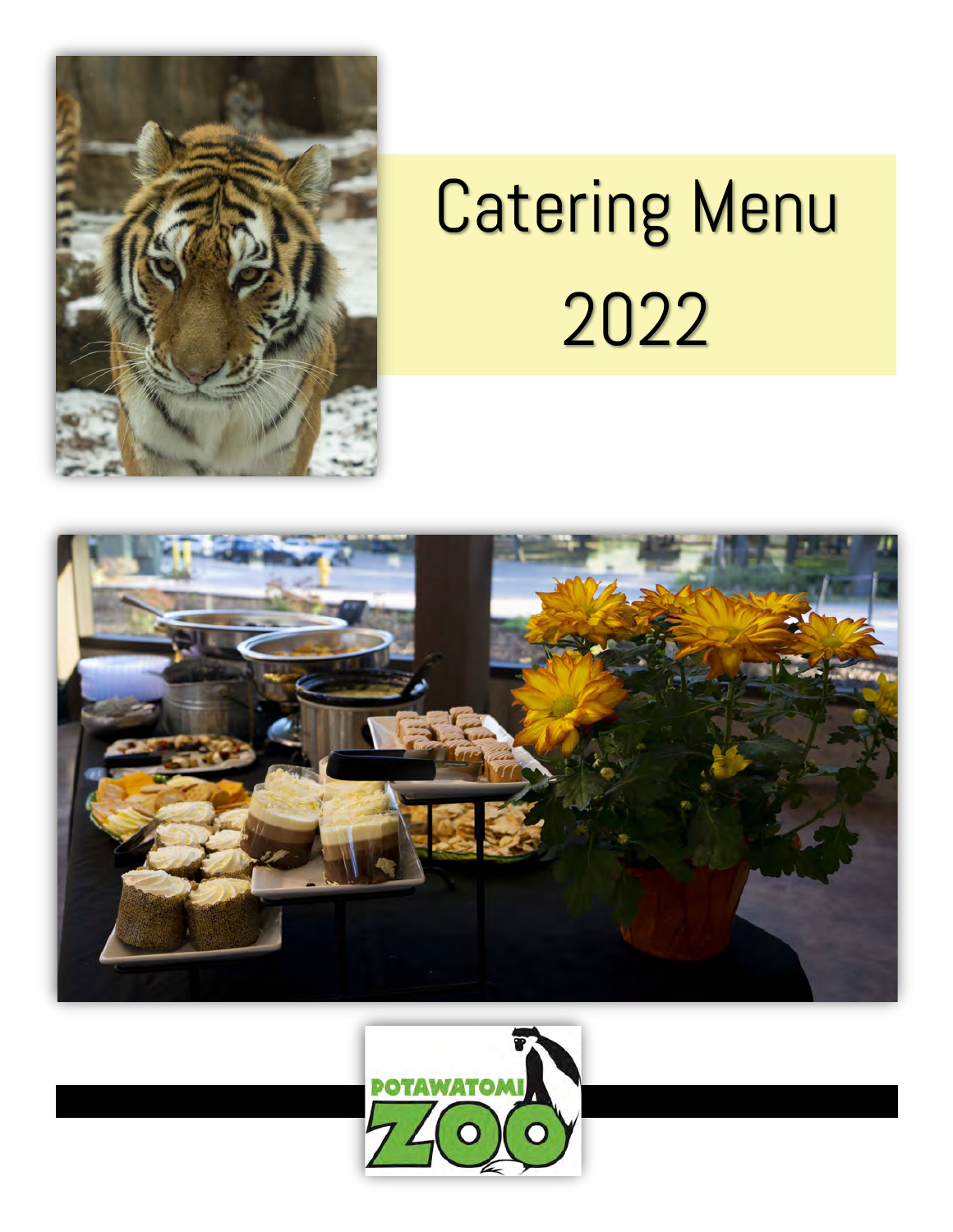



Let the Zoo handle all your catering for your special event.

Catering count due 2 weeks prior to the event \* Serving time is 1.5 hours \* All plates, napkins, silverware, cups, water and Lemonade included.

**300 max guests occupancy for Zoo Catering.**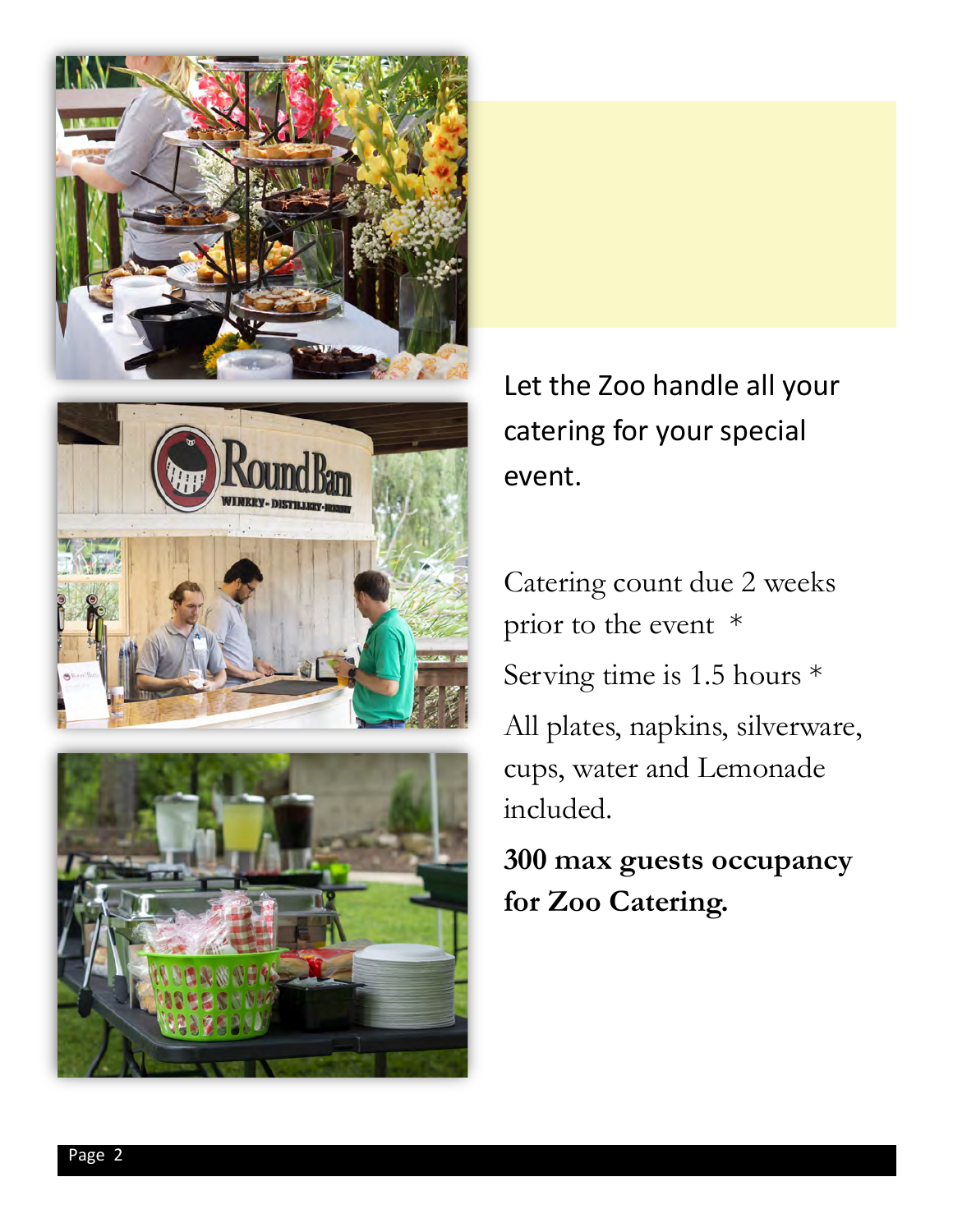

**Congo Cookout:** \$15 per person Grilled Hamburgers

with condiments (lettuce, sliced tomatoes, onions, sliced cheese plus ketchup,

mustard, and mayo) your choice of 2 sides & dessert

**BBQ &Wings:** \$15 per person BBQ Pork Sliders & Dragon Wings

Includes Boneless wings with a pineapple/teriyaki glaze. Yout choice of 2 sides & dessert.

**Farm Feast:** \$15 per person Grilled Chicken Breast with Roasted Potatoes, your choice of another side & dessert.

#### **Sides:**

Potato Salad

Cheddar Macaroni Salad

Macaroni and Cheese

Side Salad - Additional \$2.50 per person.

#### **Choose 1 Dessert:**

Chocolate Chip Cookie

Fruit Salad

**Otter Feast**: \$8.00 per person Grilled Hot Dogs with buns (condiments: ketchup, mustard, onion) Potato Chips, Chocolate Chip Cookie

**Included beverages**: Lemonade and Ice Water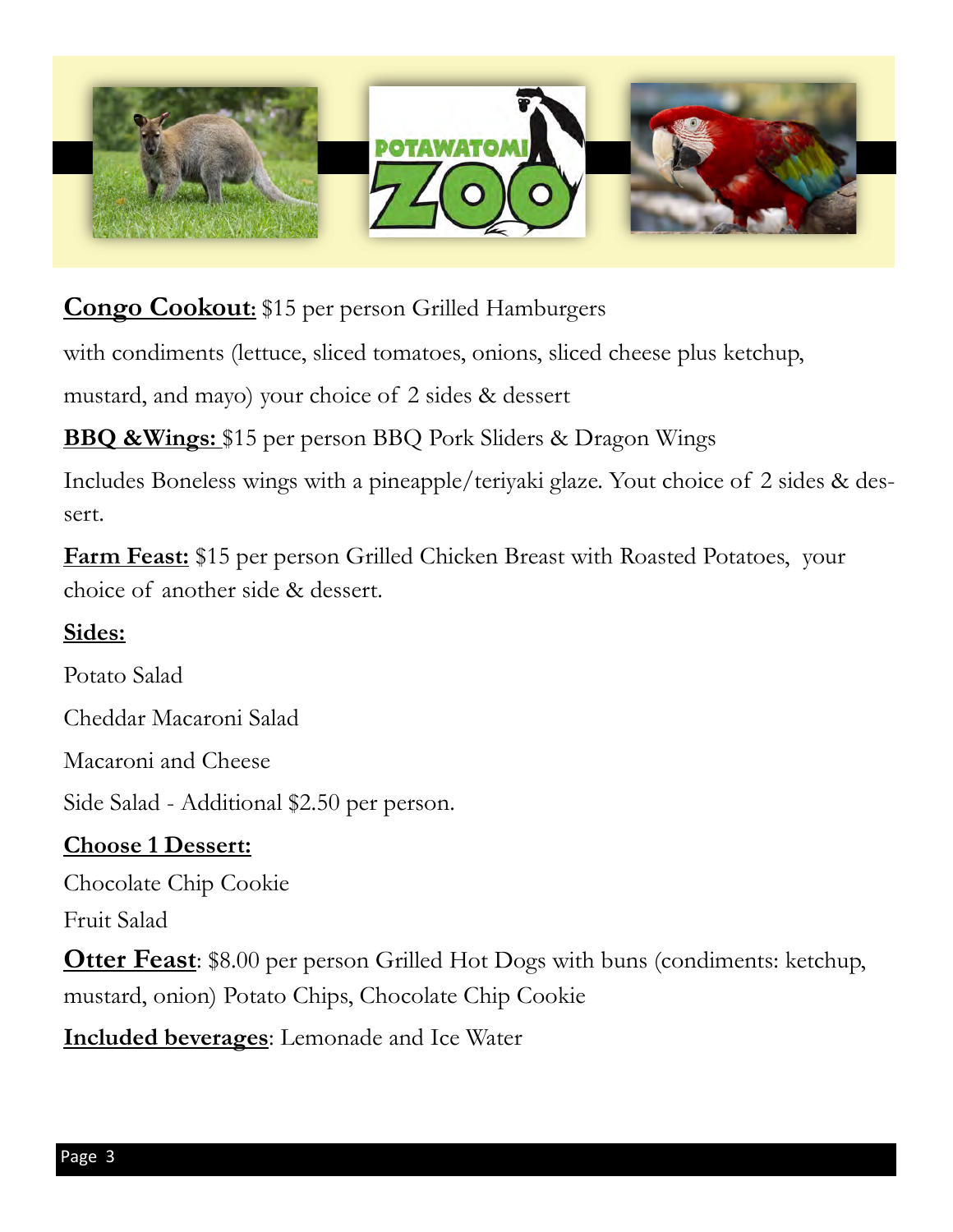

#### **ADDITIONAL OPTIONS**:

Bottled Water \$1.50 per 20oz bottle Bottled Soda \$2.00 per 20oz bottle Vegetarian Burger - \$3.50 each Novelty Ice Cream, assortment - \$1.50 each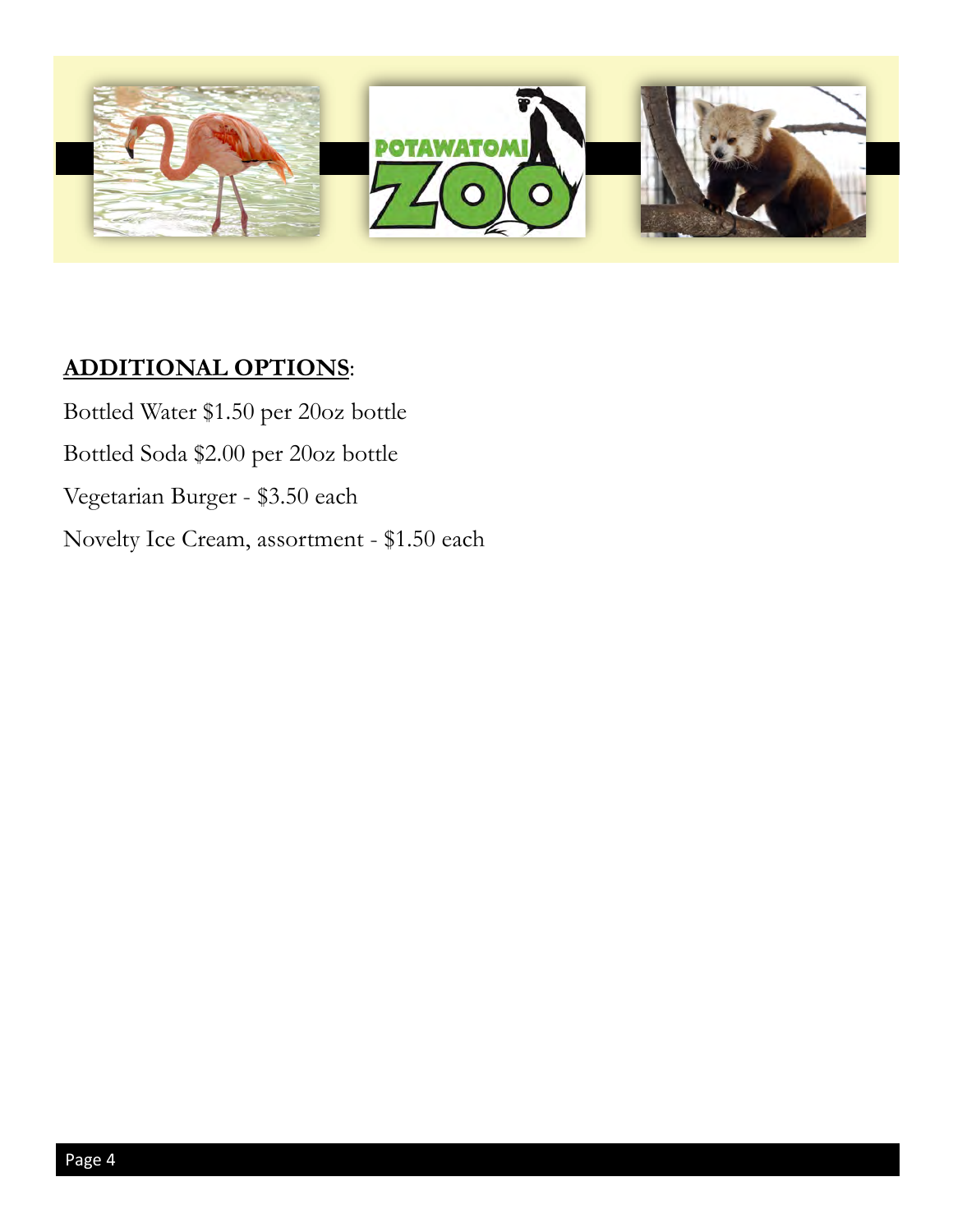

### **BEER AND WINE OPTIONS**

#### **Available Locations:**

Otter Outpost or Round Barn Bar (both bars if over 100 guests).

Option: Corral in the picnic grove for parties over 100 guests (canned beverages only)

#### **Pricing:**

Domestic Beer \$6.00 per drink ( 12oz)

Craft Beer \$7.00 (12 oz) per drink \$8.00 (16oz)

Wine & Sangria \$7.00 per drink ( 8oz)

#### **Options of payment:**

Open Bar(s) (alcohol tab must be paid at the end of the event)

By Consumption (payment made by guest at time of order)

- Bars stop serving half hour before the end of the event
- No alcohol may be taken out of the Zoo
- Servers may refuse to serve intoxicated persons
- Valid identification must be provided by each guest
- No alcohol will be served to guests under the age of 21
- Guests under the age of 21 are not allowed to enter alcohol serving areas
- Minimum of 50 guests. For service with less than 50 guests, \$50/hour

- Paid security may be required for larger groups when bars are open for events held after Zoo hours.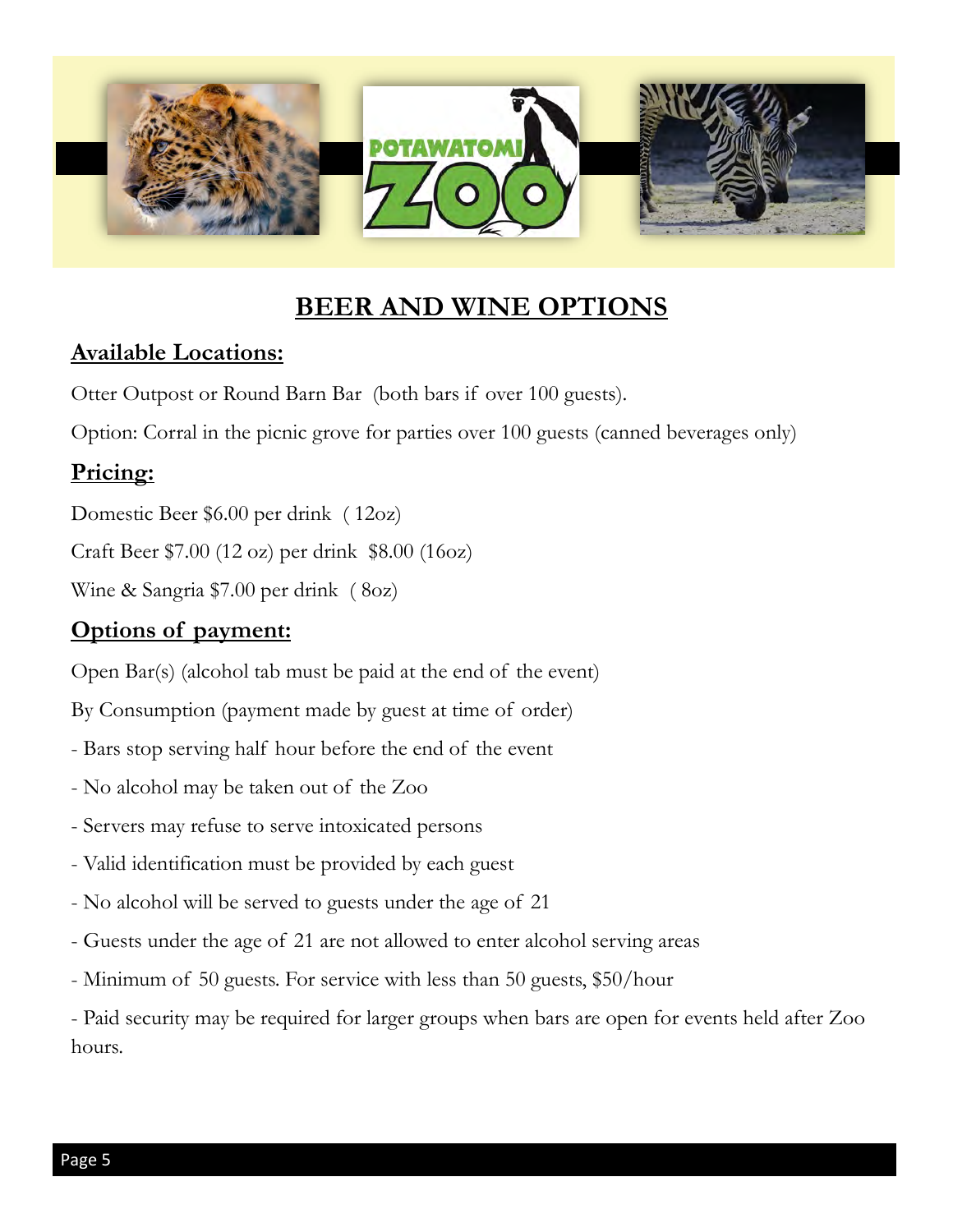

**Additional catering options available upon request.** 

**For questions please contact:** 

| <b>Krysta Cole</b>                     | <b>Sharon Smith</b>                  |
|----------------------------------------|--------------------------------------|
| <b>Events Coordinator</b>              | <b>Retail &amp; Catering Manager</b> |
| 574.235.7667                           | 574.235.5515                         |
| $kcole(\mathcal{Q})$ potawatomizoo.org | ssmith@potawatomizoo.org             |

**Kirbea Kohler Food Service's Manager 574-235-7669 kkohler@potawatomizoo.org**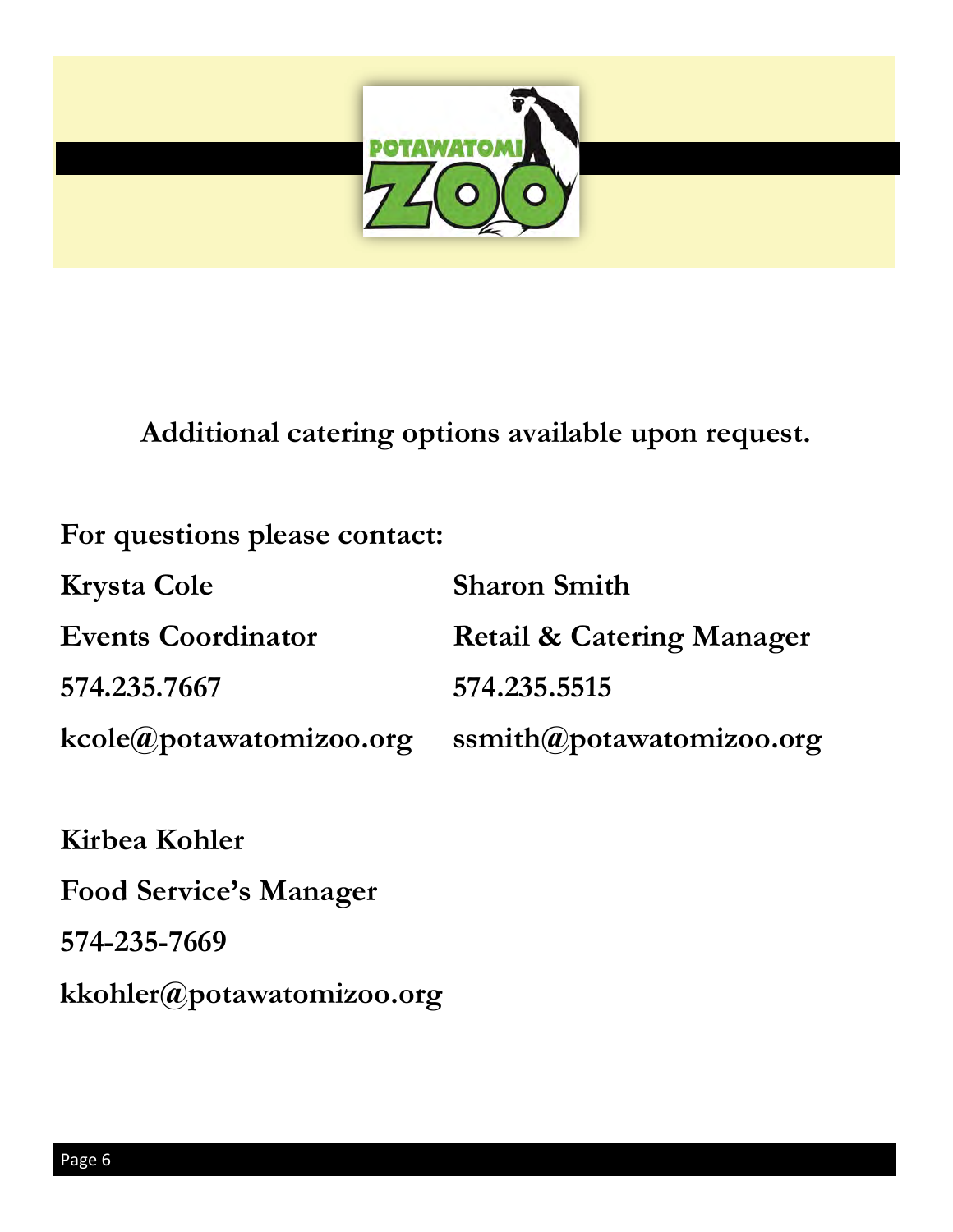# Zoo Events





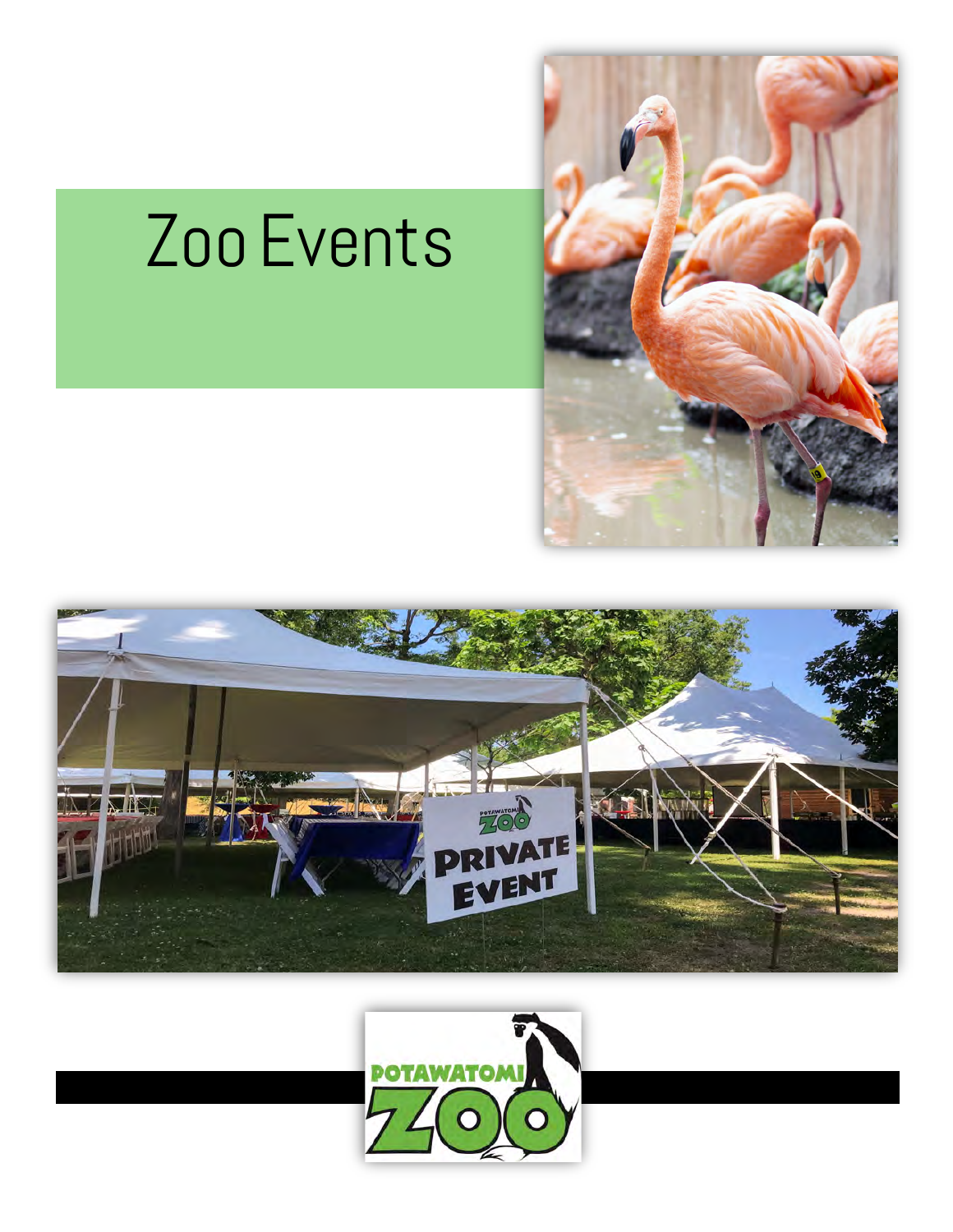



The Potawatomi Zoo hosts corporate picnics, weddings, company events, and other events upon request. We offer catering for groups of 300 or less, with multiple catering options available.

- Here at the Zoo we offer multiple locations for your event; the Picnic grove, Round Barn Monkey Bar deck and soon to come Giraffe/ Savannah Observation deck.
- Please contact the Events team for more details, or questions about bringing your group to the Potawatomi Zoo.